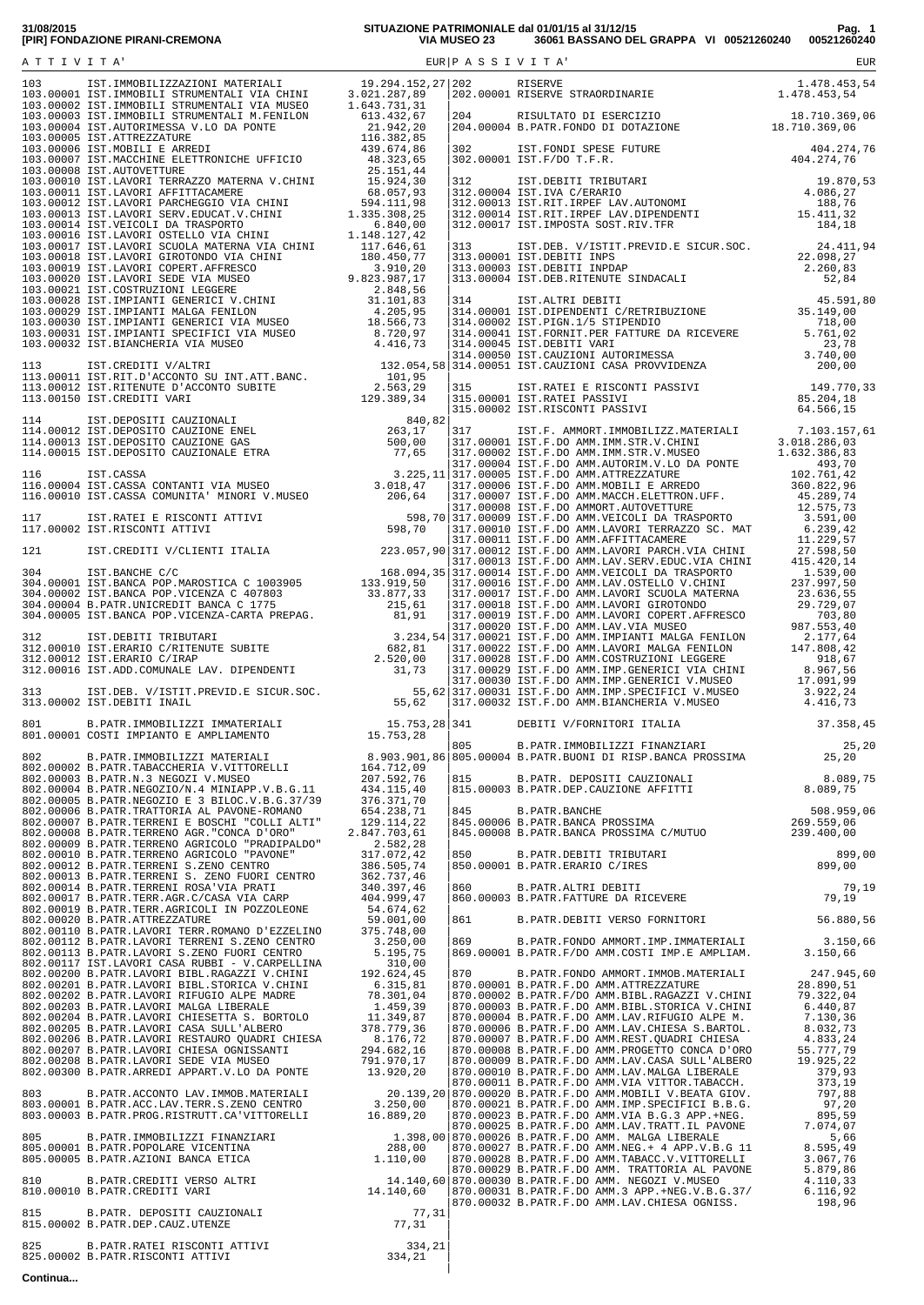| 31/08/2015<br>[PIR] FONDAZIONE PIRANI-CREMONA                            | SITUAZIONE PATRIMONIALE dal 01/01/15 al 31/12/15<br>36061 BASSANO DEL GRAPPA VI 00521260240<br><b>VIA MUSEO 23</b> | Pag. 2<br>00521260240 |
|--------------------------------------------------------------------------|--------------------------------------------------------------------------------------------------------------------|-----------------------|
| 845<br>B. PATR. BANCHE<br>845.00005 B.PATR.BANCA POPOLARE ETICA SOC.COOP | 21.394,56<br>21.394.56                                                                                             |                       |
| Totale ATTIVITA'                                                         | 28.802.452,91 Totale PASSIVITA'                                                                                    | 28.799.287,04         |
|                                                                          | Utile d'esercizio                                                                                                  | 3.165,87              |
| .                                                                        | Totale a pareggio                                                                                                  | 28.802.452,91         |

**Continua...**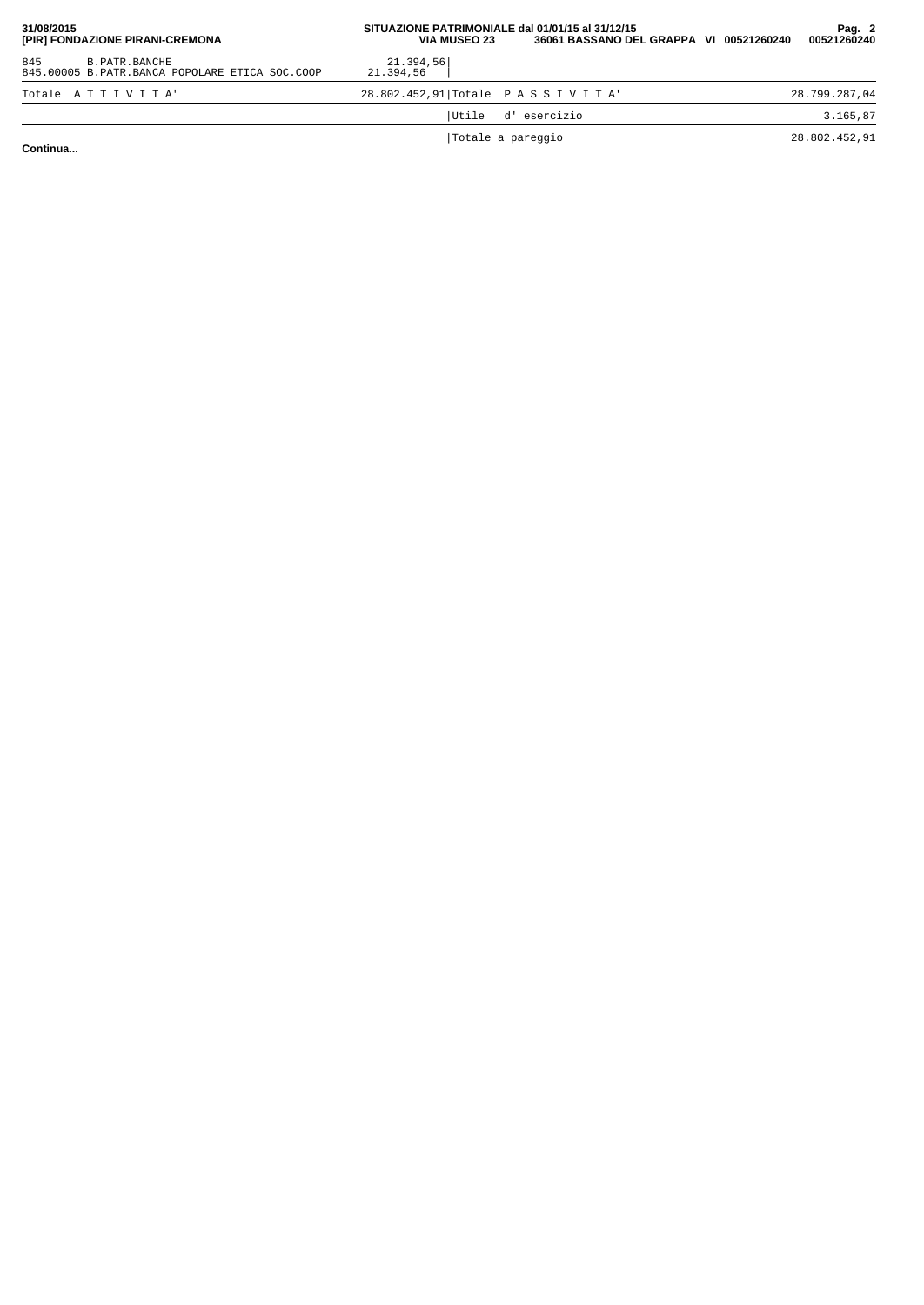|  | 31/08/2015 |                                 |
|--|------------|---------------------------------|
|  |            | [PIR] FONDAZIONE PIRANI-CREMONA |

**31/08/2015 CONTO ECONOMICO dal 01/01/15 al 31/12/15 Pag. 3 [PIR] FONDAZIONE PIRANI-CREMONA VIA MUSEO 23 36061 BASSANO DEL GRAPPA VI 00521260240 00521260240**

|  |  | $\begin{array}{ l l l } \hline 407 & \text{IST.PROVENTI DIVERSI} & 3.062,07 \\ 407.00001 & \text{IST.RIMBORSO BOLLI} & 2.926,00 \\ 407.00006 & \text{IST.RBBUONI ARROTOND.ATTTVI} & 136,07 \\ 408 & \text{IST.PROVENTI FINANZIARI} & 392,10 \\ \hline \end{array}$ |  |
|--|--|--------------------------------------------------------------------------------------------------------------------------------------------------------------------------------------------------------------------------------------------------------------------|--|
|  |  |                                                                                                                                                                                                                                                                    |  |
|  |  |                                                                                                                                                                                                                                                                    |  |
|  |  |                                                                                                                                                                                                                                                                    |  |
|  |  |                                                                                                                                                                                                                                                                    |  |
|  |  |                                                                                                                                                                                                                                                                    |  |
|  |  |                                                                                                                                                                                                                                                                    |  |
|  |  |                                                                                                                                                                                                                                                                    |  |
|  |  |                                                                                                                                                                                                                                                                    |  |
|  |  | 909.00013 B.FAIR.RROVENTI FINANZIARI<br>915.00001 B.PATR.INT.ATT.LORDI C/C BANCHE 0,06                                                                                                                                                                             |  |
|  |  |                                                                                                                                                                                                                                                                    |  |
|  |  |                                                                                                                                                                                                                                                                    |  |
|  |  |                                                                                                                                                                                                                                                                    |  |
|  |  |                                                                                                                                                                                                                                                                    |  |
|  |  |                                                                                                                                                                                                                                                                    |  |